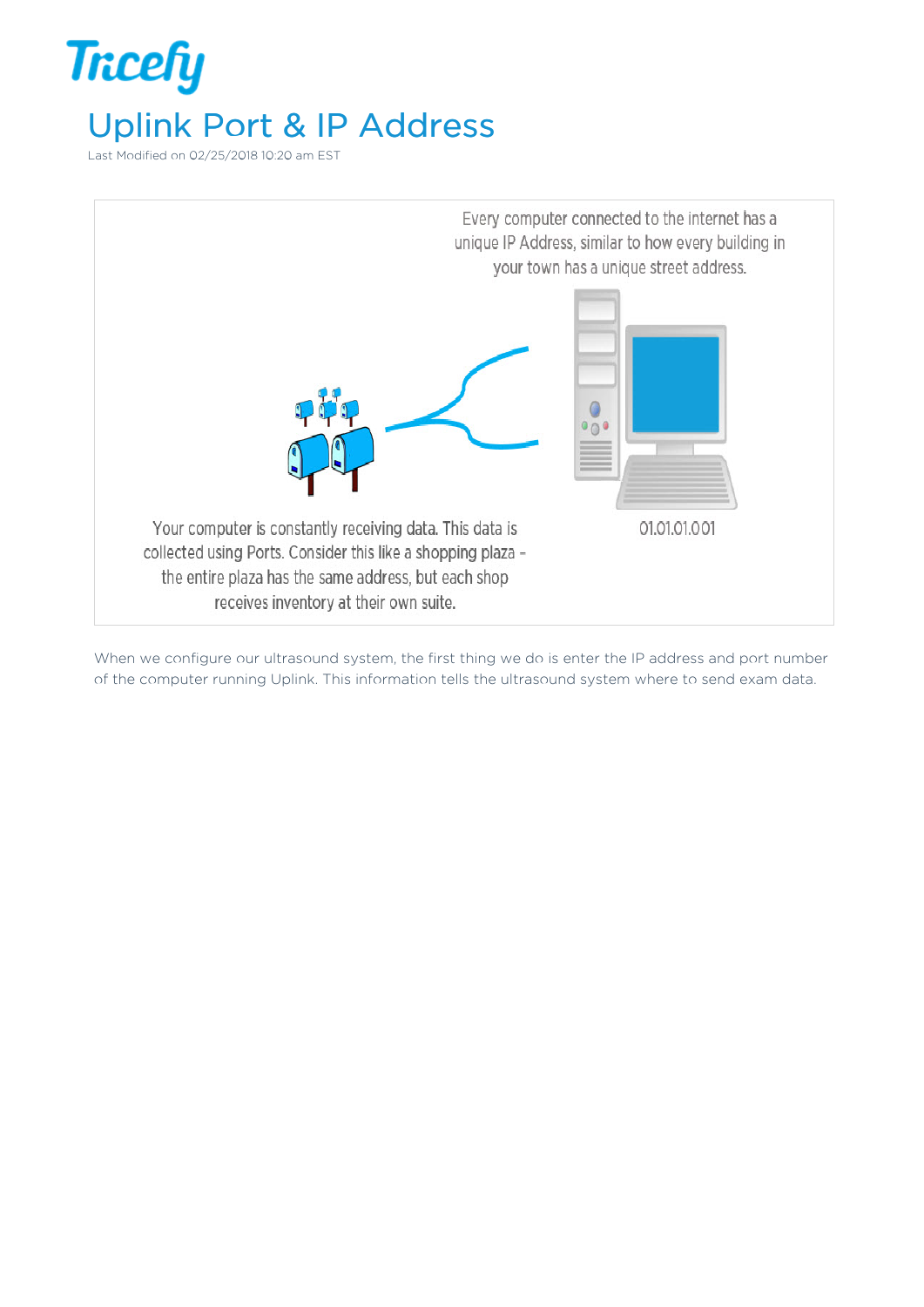



## Port Number and IP Address

The port is determined when the Uplink software is installed.

- If the computer is using DICOM software, such as ViewPoint, the port is most likely be 105.
- If the computer is not using DICOM software, the port is most likely 104.

After Uplink was installed, the IP address and port number are displayed in a dialog box:

| <b>Tricefy Uplink 2.0 Setup</b>                                   |  |
|-------------------------------------------------------------------|--|
| Your Uplink services will use port 104 (IP Address: 10.173.49.49) |  |
|                                                                   |  |
|                                                                   |  |

This information is also displayed in Step 2 of the Getting Started screen: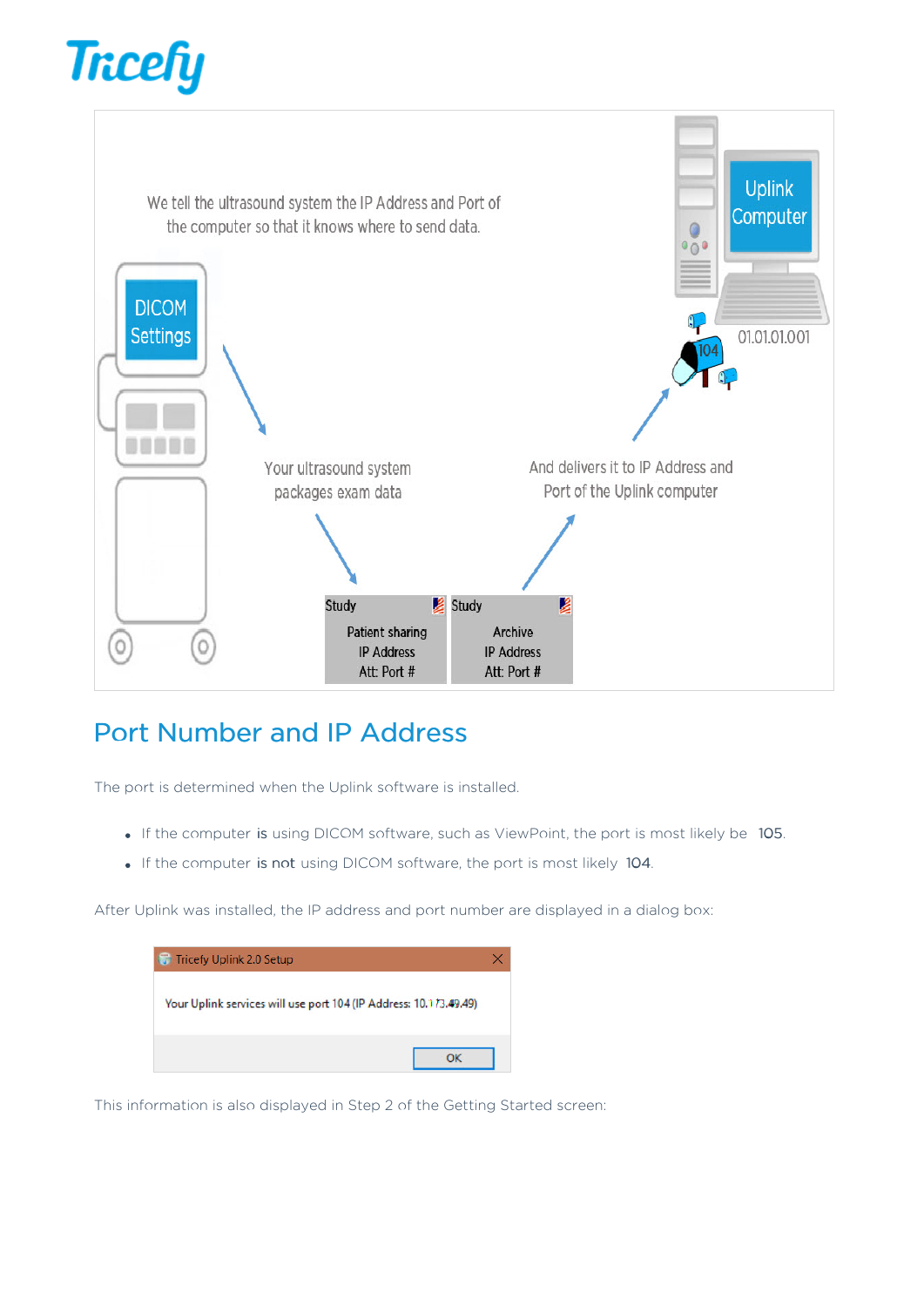

|                |                                    |                           |                        | $\frac{1}{2}$<br>$\frac{1}{2}$<br>$\frac{1}{2}$ |
|----------------|------------------------------------|---------------------------|------------------------|-------------------------------------------------|
| Install Uplink | <b>Configure Ultrasound</b>        | <b>Upload Examination</b> | Configure your account | You are ready to Tricef                         |
|                | <b>Configure Ultrasound System</b> |                           |                        |                                                 |

## Configure Oltrasound System

To configure your ultrasound system(s), enter the IP address of the computer running Uplink and the installation port as a DICOM store. This tells your system where to send data.

Your available Tricefy Uplink Installations are:

| <b>Name</b>                | <b>Display Name</b>       | Account                |              | Port |
|----------------------------|---------------------------|------------------------|--------------|------|
| A1A1AA1AA1A1A1A10000000000 | Name chosen at Activation | Name of Clinic Account | 01.11.001.01 | 105  |

 $\mathbf{L}$ 

 $\mathbf{L}$ 

## Account Settings

If you are setting up additional machines or new machines, the Account Administrator can also find the port and IP address within the Account Settings:

1) Select the User Menu at the top of the screen and choose Accounts:



2) Select the appropriate account shown under Account Name:

| <b>My Accounts</b>       |  |  |
|--------------------------|--|--|
| <b>Account Name</b>      |  |  |
| <b>Testing clinic</b>    |  |  |
| <b>Trice Demo OB/GYN</b> |  |  |